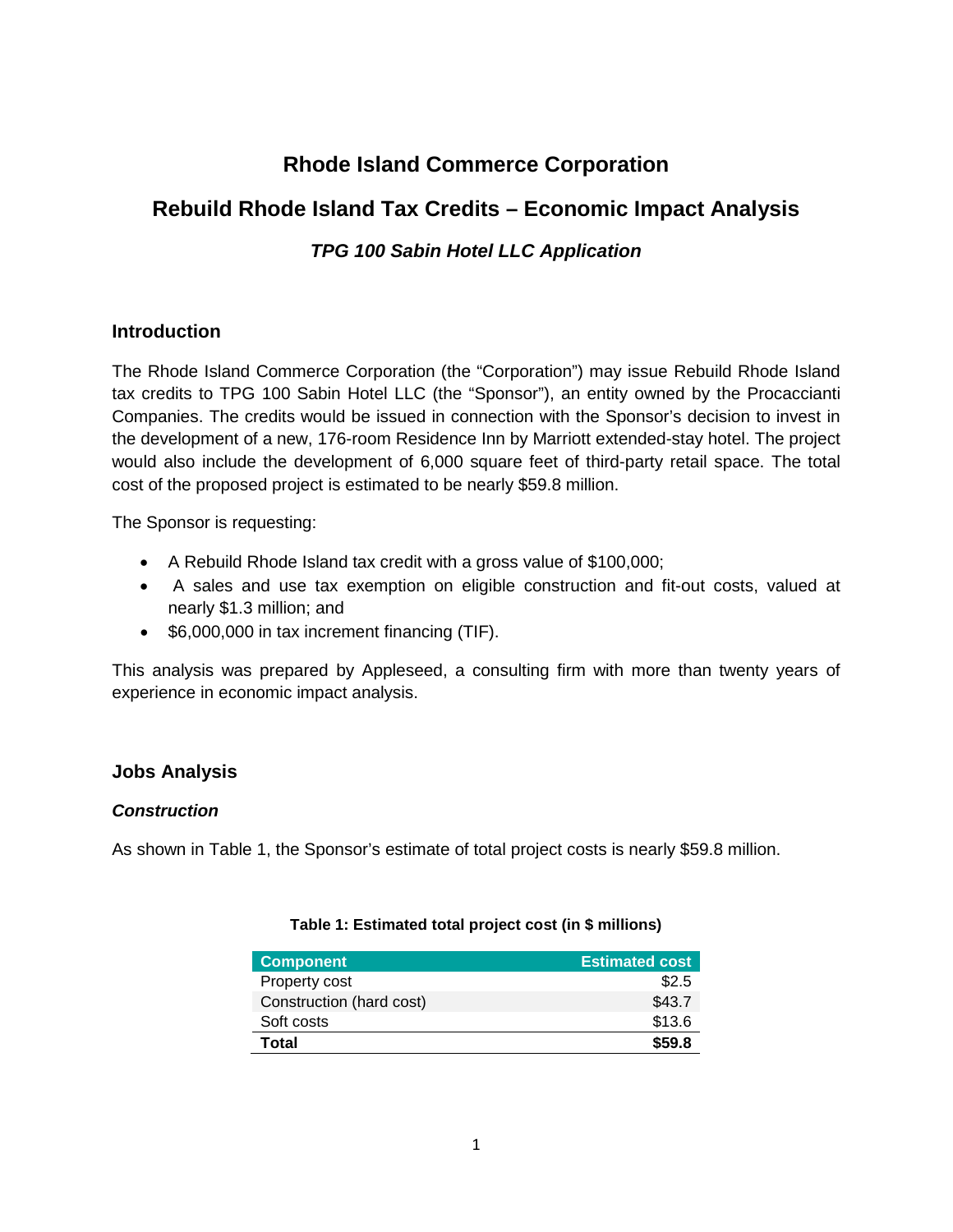After excluding certain costs that for purposes of this analysis do not have a direct, current impact on Rhode Island's economy (such as site acquisition and interest payments), the remaining hard and soft costs total \$55.9 million. Using the IMPLAN input-output modeling system (a modeling tool commonly used in economic impact studies), Appleseed estimates that direct expenditures of \$55.9 million will directly and indirectly generate:

- 383 person-years<sup>[1](#page-1-0)</sup> of work in Rhode Island;
- \$23.0 million in earnings (in 2018 dollars);
- Approximately \$66.1 million in statewide economic output<sup>[2](#page-1-1)</sup>; and
- A one-time increase of more than \$35.3 million in Rhode Island's GDP.

These impacts are summarized below in Table 2. The project's *direct impact* is the impact of the company's direct spending on design and construction. Its *indirect impact* is the effect of spending by contractors for goods and services (insurance, construction materials, etc) purchased from other Rhode Island businesses.

#### **Table 2: Direct and indirect impact of construction spending (employment in person-years; income, value-added and output in millions of 2018 dollars)**

|                     | <b>Employment</b> | <b>Earnings</b> | Value added | <b>Output</b> |
|---------------------|-------------------|-----------------|-------------|---------------|
| Direct Effect       | 290               | \$17.8          | \$27.0      | \$52.2        |
| Indirect Effect     | 93                | 5.2             | 8.3         | 13.9          |
| <b>Total Effect</b> | 383               | \$23.0          | \$35.3      | \$66.1        |

In addition to the impacts cited in Table 2, direct expenditures of \$55.9 million would directly and indirectly generate a projected one-time increase of approximately \$1.35 million in taxes paid to the State during construction (a total that excludes approximately \$1.3 million in state sales and use taxes on construction materials for which the Sponsor has requested an exemption). This increase of \$1.35 million would include approximately:

- \$863,000 in state personal income taxes paid by Rhode Island workers employed on the project, or whose jobs are indirectly attributable to the project;
- \$377,000 in state sales taxes paid on those workers' taxable household spending; and
- \$109,000 in state business corporation taxes paid by companies directly or indirectly working on the project.

<span id="page-1-0"></span> $1$  A person-year is equivalent to the time worked by one person who is employed full-time for a year. For example, it could represent the work of two people who are each employed full-time for six months; or the work of one person who is employed half-time for two years.<br><sup>2</sup> Output is a measure of the total sales by Rhode Island companies (including the "sale" of labor by Rhode Island

<span id="page-1-1"></span>households) generated by the project.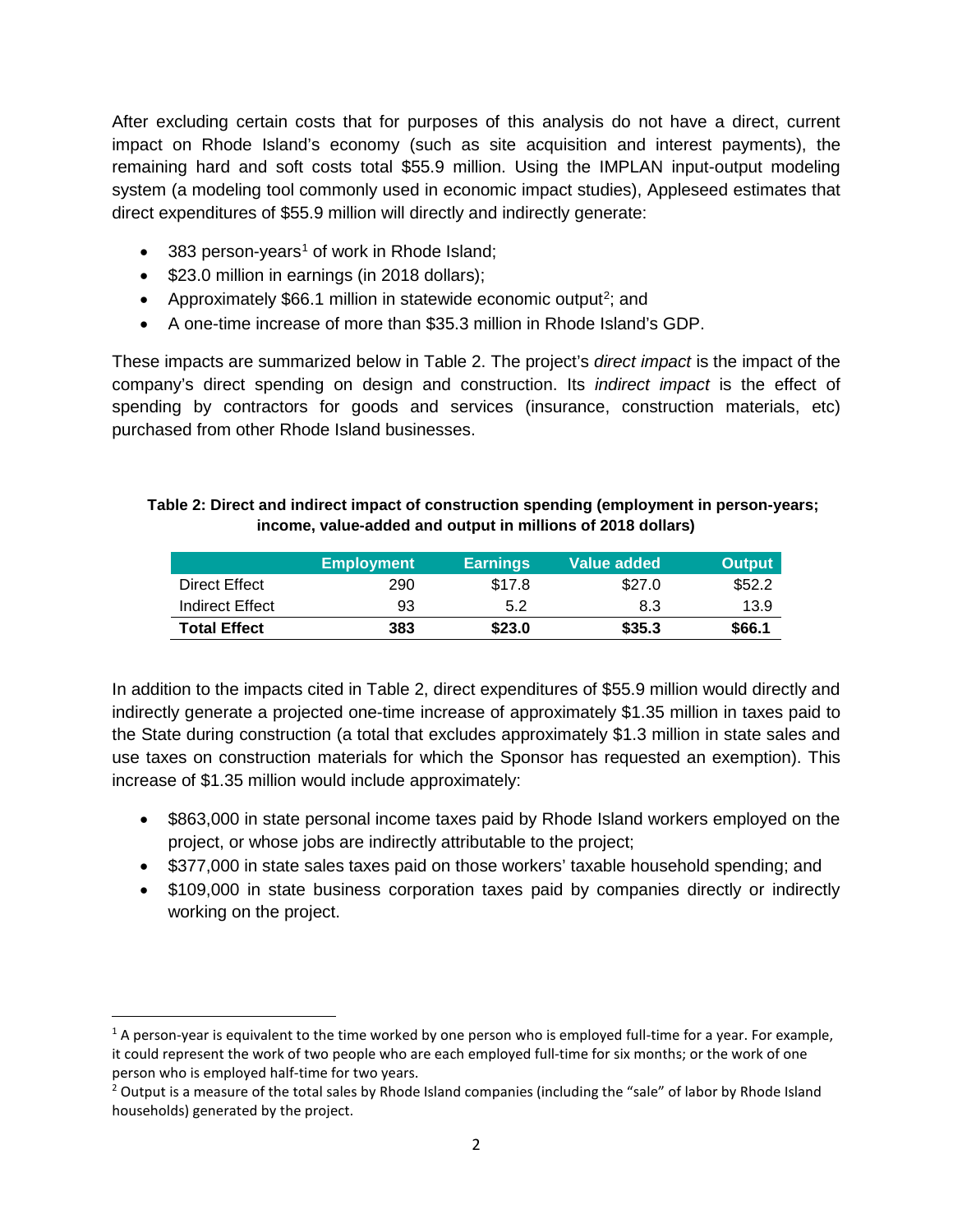Most of the activity reflected in Table 2 is expected to occur between the spring of 2017 and the end of 2018. The anticipated wage rates for construction jobs are shown below in Table 3. Anticipated wage rates are the median hourly wage for these occupations in Rhode Island.

| <b>Occupation</b>    | RI median hourly wage <sup>3</sup> |
|----------------------|------------------------------------|
| Architect            | \$42.50                            |
| Construction manager | \$50.86                            |
| Carpenter            | \$22.42                            |
| Electrician          | \$25.26                            |
| Plumber              | \$24.84                            |
| Painter              | \$18.69                            |
| Laborer              | \$18.68                            |

#### **Table 3: Anticipated wages during construction**

Fringe benefits associated with these jobs are expected to be in accordance with industry norms, with the cost of such benefits generally ranging between 22 and 28 percent of wages. Workers who fill these jobs are expected to be drawn primarily from the Providence-Warwick RI-MA New England City and Town Area (NECTA).

#### *Annual operations*

The Sponsor has stated that after the project is completed (expected to occur in 2018), the proposed Residence Inn would employ 30 to 40 people. For purposes of this analysis, Appleseed assumes that the hotel will employ 35.

The Sponsor expects that the proposed 6,000 square feet of ground-floor retail space would be occupied by a restaurant employing 30 people.

Using IMPLAN, Appleseed estimates that the ongoing operations of the proposed hotel and restaurant together would directly and indirectly account for:

- 76 FTE jobs in Rhode Island;
- Nearly \$2.9 million in annual earnings (in 2019 dollars);
- Nearly \$8.4 million in annual statewide economic output; and
- An increase of approximately \$5.2 million in Rhode Island's annual GDP.

<span id="page-2-0"></span> <sup>3</sup> Rhode Island Department of Labor and Training, Occupational Employment Statistics, 2016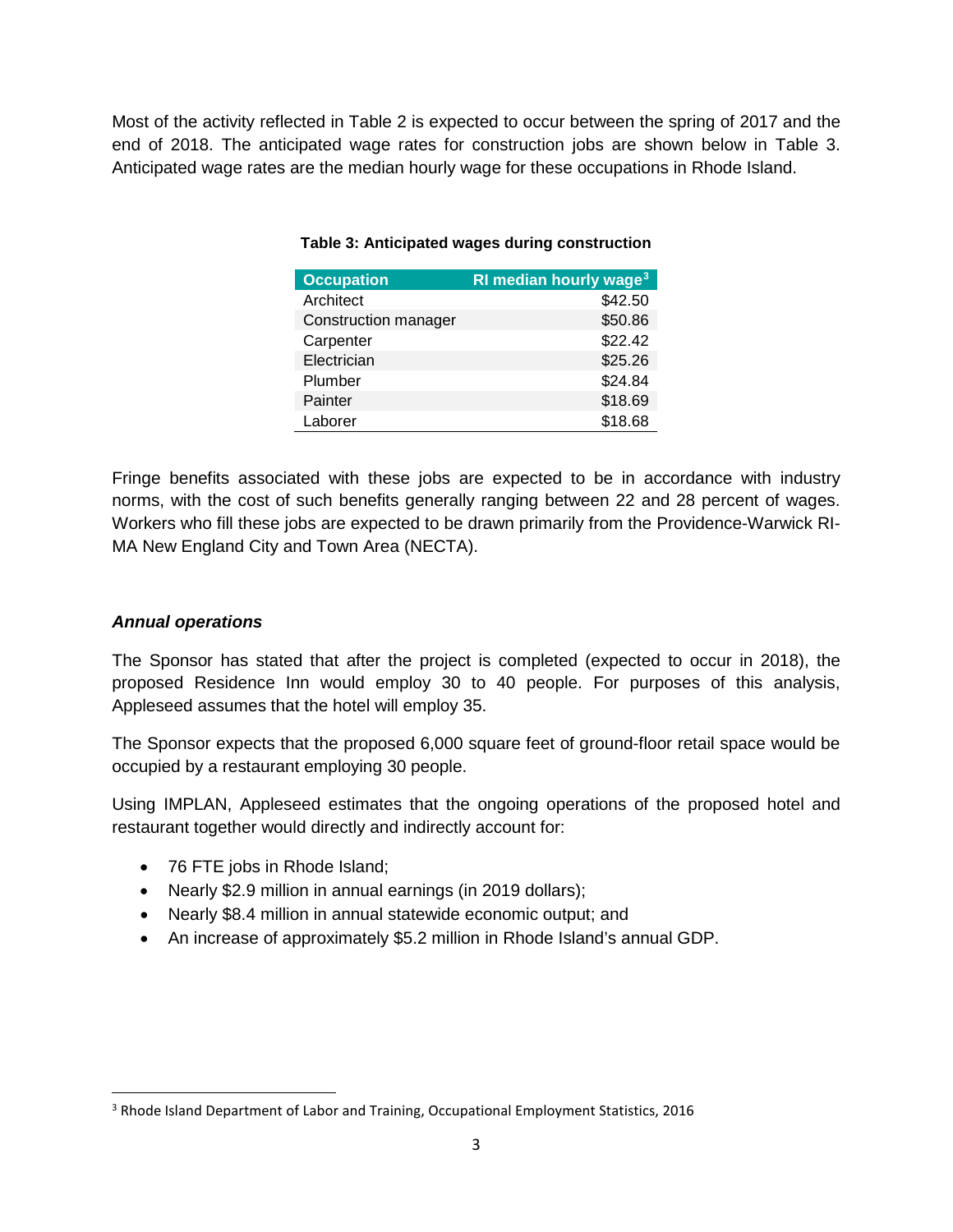| Table 4: Direct and indirect annual impact of ongoing operations (employment in FTE; income, |
|----------------------------------------------------------------------------------------------|
| value-added and output in millions of 2019 dollars)                                          |

|                     | <b>Employment</b> | <b>Earnings</b> | Value added | <b>Output</b> |
|---------------------|-------------------|-----------------|-------------|---------------|
| Direct Effect       | 65                | \$2.2           | \$4.2       | \$6.6         |
| Indirect Effect     |                   | 0.7             | 1.0         | 1.8           |
| <b>Total Effect</b> | 76                | \$2.9           | \$5.2       | \$8.4         |

Workers who fill new hotel and restaurant jobs are expected to be drawn primarily from Providence and from other nearby communities.

In addition to the impacts cited in Table 4, ongoing operations at the new Residence Inn would directly and indirectly generate a projected increase of approximately \$937,000 in taxes paid annually to the state. These taxes would include approximately:

- \$769,000 in state sales and hotel taxes paid on room rents and restaurant bills
- \$108,000 in state personal income taxes paid by Rhode Island workers employed directly by the Residence Inn or by the restaurant, or whose jobs are indirectly attributable to those businesses;
- \$47,000 in state sales taxes paid on those workers' taxable household spending; and
- \$13,000 in state business corporation taxes directly or indirectly attributable to hotel and restaurant operations.

## **Impact**

The state fiscal impact of the requested tax credits and sales tax exemption is up to \$7.4 million in foregone state revenues. Direct and indirect economic and fiscal benefits of the proposed project include the estimated increase of \$5.2 million in annual state GDP, the estimated associated job creation, and a gross increase of approximately \$12.6 million in personal income, sales, hotel and business corporation tax revenues during the construction phase and during the twelve years following the completion of the project. These benefits are detailed in the foregoing analysis. In addition to the economic and tax revenue impacts cited above, the proposed project would benefit Rhode Island in several other ways.

- Add new hotel capacity in a segment of the market that is not now well-served in the Downcity area
- Support the Convention Center and the arena by providing a new dining option immediately across the street
- Increase local property tax and hotel tax revenues

Beyond the fiscal impact noted above, there is no anticipated financial exposure to the state. In addition, various features of the program mitigate risk to the state. In particular, the completion